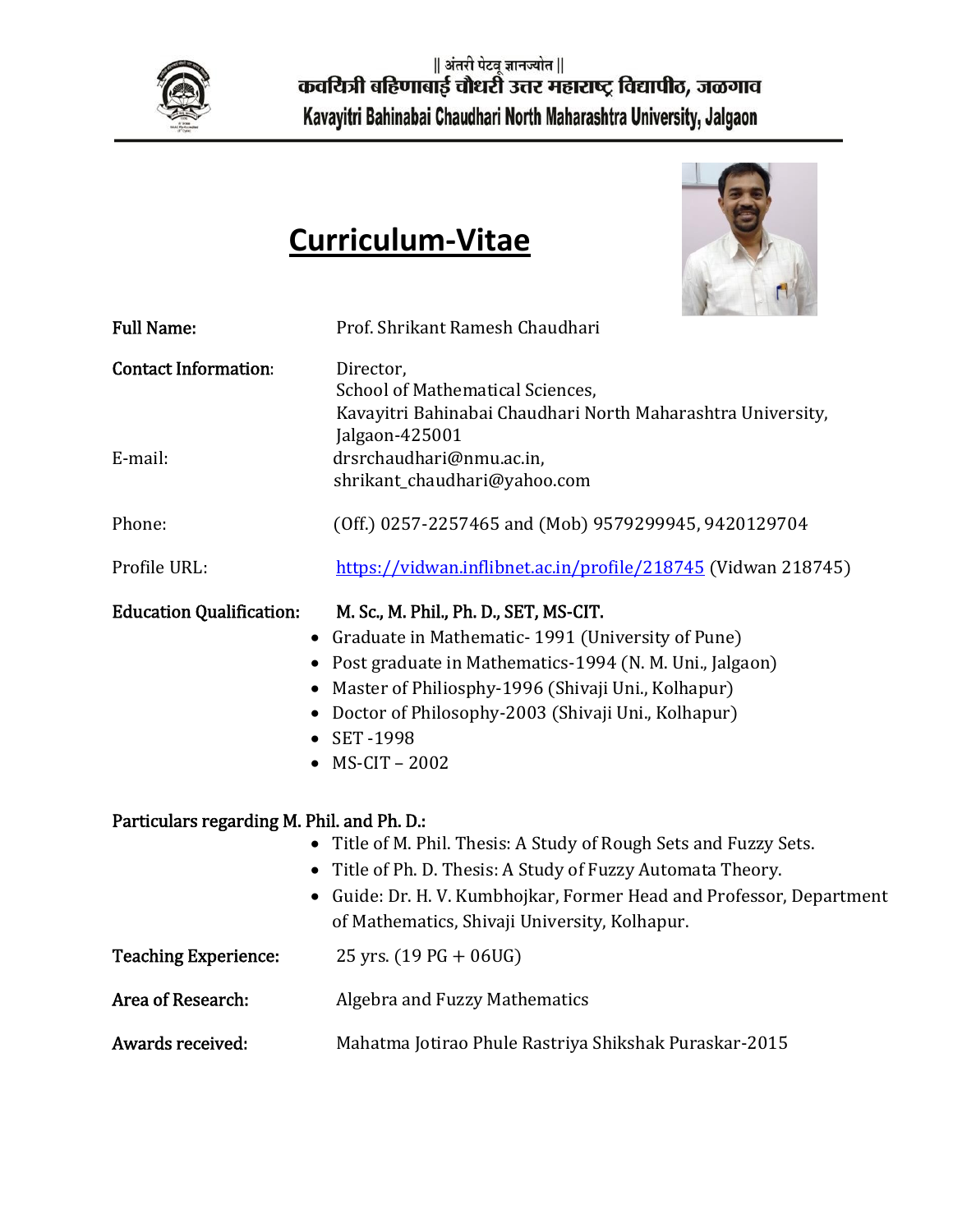| Sr.<br>No.     | Name of the student      | Subject            | <b>Title of the Thesis</b>              | Date of<br>Award |
|----------------|--------------------------|--------------------|-----------------------------------------|------------------|
| $\mathbf{1}$   | Mr. S. S. Desai          | <b>Mathematics</b> | An Axiomatic Choice Theory:             | 09 Oct. 2012     |
|                |                          |                    | A Fuzzy Approach.                       |                  |
| $\overline{2}$ | Mr. D. D. Komejwar       | Mathematics        | A Study of Some Aspects of              | 07 Oct. 2013     |
|                |                          |                    | Automata,<br>Fuzzy<br>Fuzzy             |                  |
|                |                          |                    | Grammars And Languages.                 |                  |
| $\overline{3}$ | Mr. S. A. Morye          | <b>Mathematics</b> | A Study of Mealy and Moore-             | 09 June 2014     |
|                |                          |                    | Finite<br>Fuzzy<br><b>State</b><br>type |                  |
|                |                          |                    | Machines.                               |                  |
| $\overline{4}$ | Mr. S. S. Dhure          | <b>Mathematics</b> | A Study of Fuzzy Automata               | 16 March 2016    |
|                |                          |                    | Using Techniques In Fuzzy               |                  |
|                |                          |                    | Groups.                                 |                  |
| 5              | Mrs. Mukta N. Joshi      | <b>Mathematics</b> | Study of Fuzzy Tree Automata            | 21 Aug. 2017     |
|                |                          |                    | Theory.                                 |                  |
| 6              | Mrs. Vaishali P. Bhosale | Computer           | Design And Development of               | 23 March 2018    |
|                |                          | Science            | <b>Compiler Modules Using Finite</b>    |                  |
|                |                          |                    | Fuzzy Automata.                         |                  |

# **Number of M. Phil students Completed (with names):** 01

| Sr.<br>No. | Name of the student   | Subject | <b>Title of the Thesis</b>                       | Date of<br>Award |
|------------|-----------------------|---------|--------------------------------------------------|------------------|
|            | Mr. Amar Pandit Patil |         | Mathematics   A Study of Lattice-Valued Automata | 7 Sept. 2017     |

# **Number of Ph.D. Students working (with names):** 05

| Sr.<br>No.     | Name of the student        | Subject            | <b>Title of the Thesis</b>  | Year of<br>Registration |
|----------------|----------------------------|--------------------|-----------------------------|-------------------------|
| $\mathbf{1}$   | Mr. Atish Ashok Yadav      | Mathematics        | A Study of Automata Based   | 2020                    |
|                |                            |                    | Cryptosystems               |                         |
| $\overline{2}$ | Mrs. Prajakta Rahul Raut   | Mathematics        | Algebraic study of<br>fuzzy | 2020                    |
|                |                            |                    | Automata Theory             |                         |
| 3              | Jagdevrao<br>Mr.<br>Sopan  | Mathematics        | On Algebraic Aspects of     | 2020                    |
|                | Chavhan                    |                    | Cryptography                |                         |
| $\overline{4}$ | Sudhakar<br>Mr.<br>Vasant  | <b>Mathematics</b> | On Networks<br>of<br>Fuzzy  | 2020                    |
|                | Sadanshiv                  |                    | Automata                    |                         |
| 5              | Vaijinath<br>Mr.<br>Ramdas | Mathematics        | A Study of Linear Codes     | 2020                    |
|                | Madan                      |                    |                             |                         |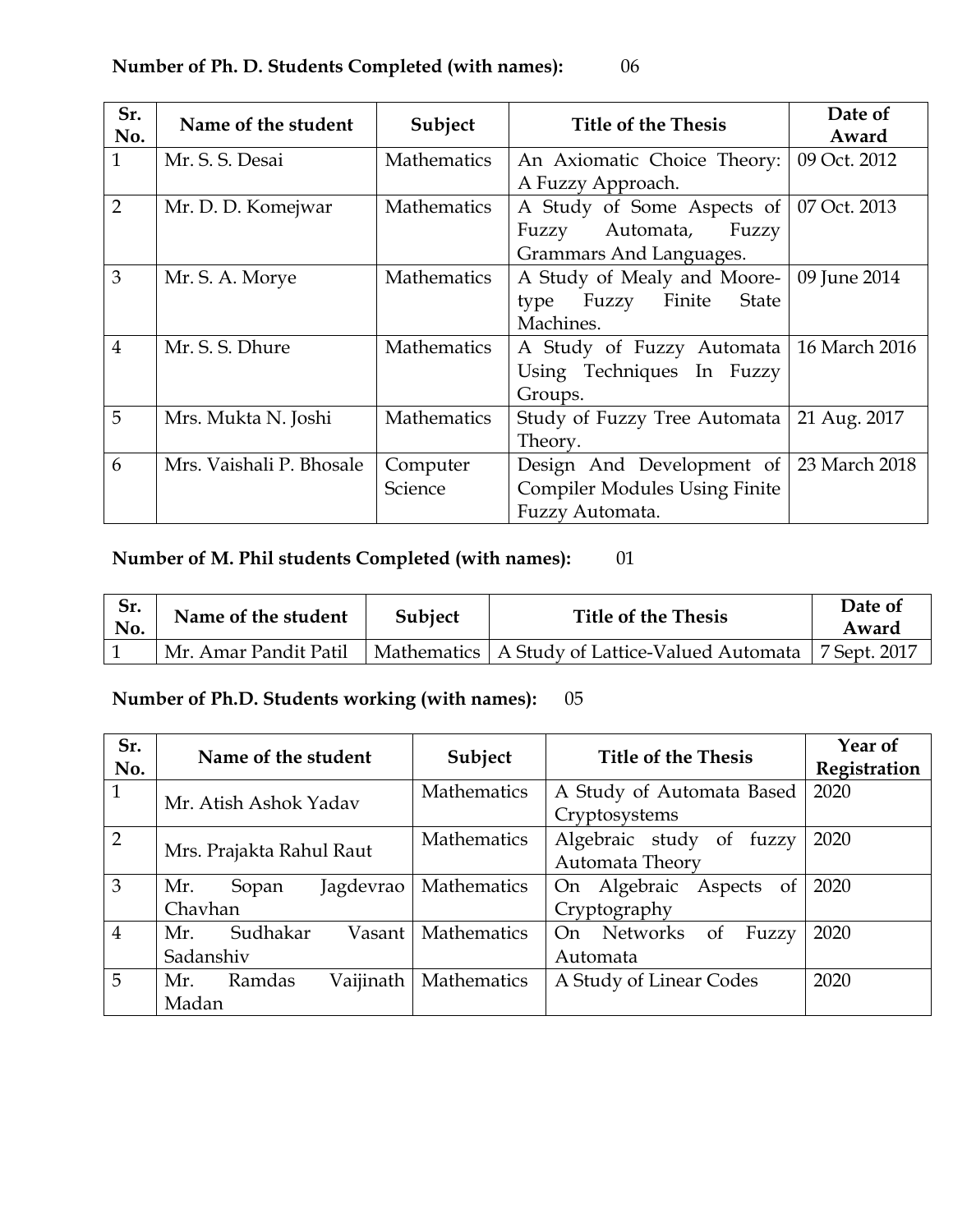#### **Number of Books Written (With details):** 06

| Sr.<br>No.     | Name of<br><b>Authors</b> | <b>Title of the Book</b> | Number of<br><b>Chapters</b> | Year of<br>Publicati<br>on | ISBN/ISSN No.          |
|----------------|---------------------------|--------------------------|------------------------------|----------------------------|------------------------|
| $\mathbf{1}$   | S. R. Chaudhari,          | Measure and              | Chapters I, II,              | 2009                       | ISBN 978-81-8486-333-8 |
|                | M. S. Bapat               | Integration              | VI, VII                      |                            |                        |
| 2              | S. R. Chaudhari,          | Complex Analysis         | Chapters I, II,              | 2009                       | ISBN 978-81-8486-136-5 |
|                | U. H. Naik                |                          | III, IV, V and VI            |                            |                        |
| 3              | S. R. Chaudhari,          | Algebra II               | Chapter VIII                 | 2009                       | ISBN 978-81-8486-135-8 |
|                | C. S. Manjrekar           |                          |                              |                            |                        |
| $\overline{4}$ | S. R. Chaudhari,          | Abstract Algebra         | Unit I to VIII               | 2019                       | (Submitted to YCMOU,   |
|                | J. N. Chaudhari           |                          |                              |                            | Nasik)                 |
| $\overline{4}$ | S. R. Chaudhari           | Measure and              | Unit I to XVI                | 2019                       | (Submitted to YCMOU    |
|                |                           | Integration              |                              |                            | Nasik)                 |
| 5              | S. R. Chaudhari           | Field Theory             | Unit I to XVI                | 2021                       | (Submitted to YCMOU    |
|                |                           |                          |                              |                            | Nasik)                 |

#### **Number of research papers and Citations:**

| Publications: 33                     |                                   |                                   |                    |  |  |
|--------------------------------------|-----------------------------------|-----------------------------------|--------------------|--|--|
| <b>Citation or</b><br>index/Database | Scopus<br>(Author ID: 7006357482) | <b>MathSciNet</b><br>(ID: 673160) | Google             |  |  |
| Citations                            | 50 (by 43 Documents)              | 03                                | 206                |  |  |
|                                      | (for 8 documents)                 | (for 15 documents)                | (for 34 Documents) |  |  |
| h-index                              | 04                                |                                   | 07                 |  |  |
| $10$ -index                          |                                   |                                   | 05                 |  |  |

#### **Journal Publications with Impact factors and Citations:**

#### **International: 14**

- 1. S. S. Desai and S. R. Chaudhari (**2018**), On Characterizations of The Fully Rational Fuzzy Choice Functions, Iranian Journal of Fuzzy Systems, 16(2), (2019), pp. 137-146. (ISSN: 1735- 0654)
- 2. A. P. Patil and S. R. Chaudhari (**2016**), Operators on Lattice-Valued Automata, J. Math. Comput. Sci. 6, No. 6, pp. 975-988. (**Impact Factor: 0.30**)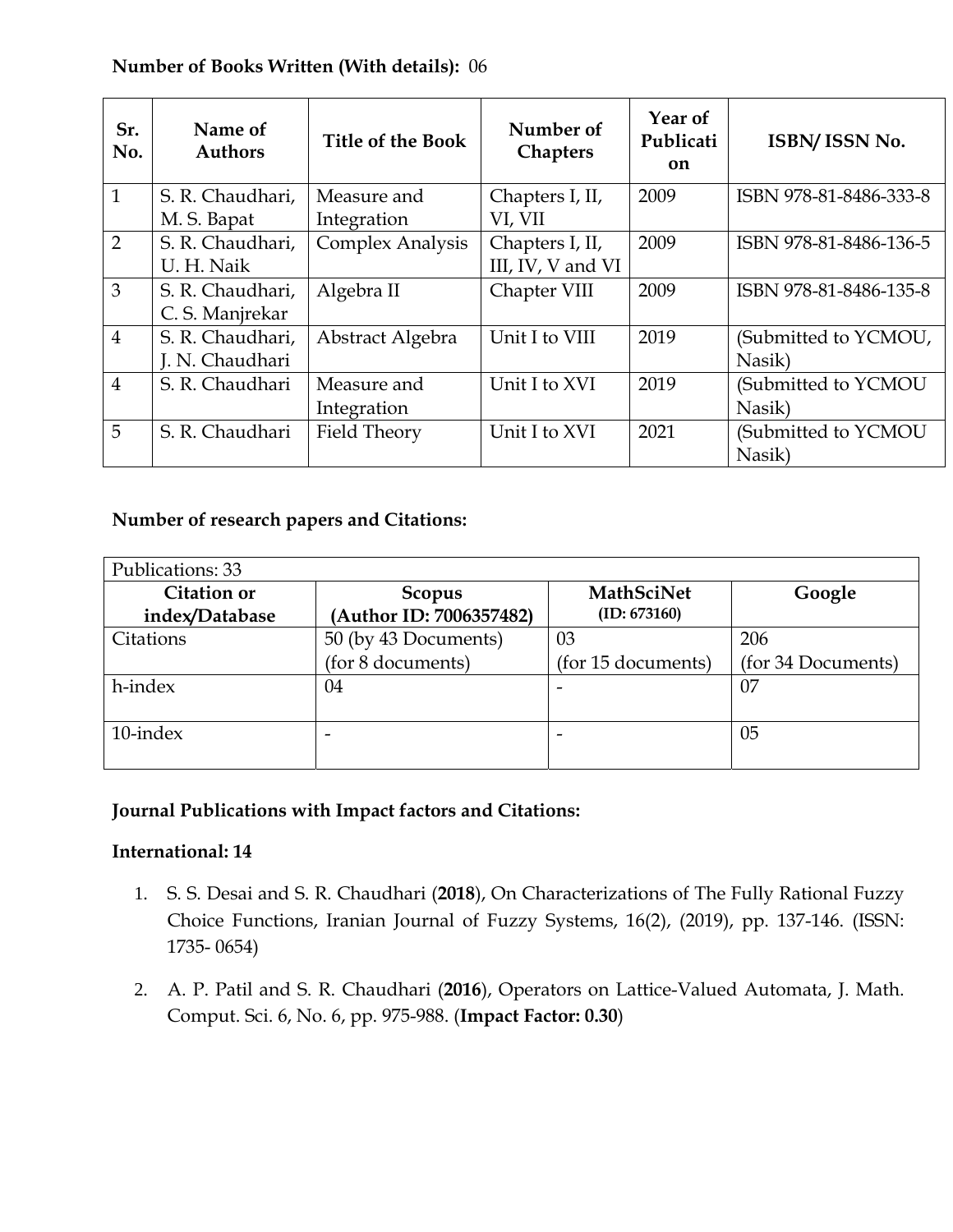- 3. S. R. Chaudhari and S. S. Desai (**2015**), "On Q-rationality of fuzzy choice functions on base domains" Fundamenta Informaticae 139(2) (2015), pp. 127-151. (ISSN: 0169-2968) (**MR3383582**). (**Impact Factor: 0.479**)
- 4. S. R. Chaudhari and S. S. Desai (**2014**), Transitive and Acyclic Rationality Indicator of Fuzzy Choice Function on Base Domain, Social Choice and Welfare, 2014, Vol. 42(2) pp 341-365. (ISSN: 0176-1714) (**MR3160638)** (**Impact Factor: 0.485, Citations: 04**)
- 5. S. R. Chaudhari and S. S. Dhure (**2014**), On characteristic semigroup of state (input) independent fuzzy automata, Annals of Fuzzy Mathematics and Informatics 8(3), 393- 408. (**MR3233350**) (**Impact Factor: 1.1147**)
- 6. S. R. Chaudhari, S. A. Morye and S. S. Dhure (**2014**), Lattice theoretic aspects of Fuzzy Mealy Machine, Annals of Fuzzy Mathematics and Informatics, 8 (1), 73-87. (**MR3233354**) (**Impact Factor: 1.1147, Citations: 01**)
- 7. S. R. Chaudhari and S. S. Desai (**2013**), On interrelations between fuzzy congruence axioms through indicators, Annals of Fuzzy Mathematics and Informatics, 8(3), 461-477. (**MR3233354**) (**Impact Factor: 1.1147, Citations: 02**)
- 8. S. R. Chaudhari and S. S. Desai (**2012**), On interrelations between fuzzy Congruence axiom, Journal New Mathematics and Natural Computation, 8(3), 297-310. (ISSN: 1793- 0057) (**MR2982979**) (**Impact Factor: 0.63, Citations: 02**)
- 9. S. S. Desai and S. R. Chaudhari (**2012**), On The Full Rationality of Fuzzy Choice Functions on Base Domain, New Mathematics and Natural Computation, 8(2), 183-193. (**MR2944359**) (**Citations: 04**)
- 10. S. R. Chaudhari and S. S. Desai (**2010**), Congruence Axioms and Rationality of Fuzzy Choice Function, International Journal of Applied Mathematics, Vol 23 (5), 429-243. (**MR2808906**) (**Citations: 04**)
- 11. S. R. Chaudhari (**2007**), Homomorphisms Fuzzy Recognizers, Int. J. of Kybernetics, Vol. 5/6, 768-775. (**MR2371590**) (**Impact Factor: 0.308, Citations: 08**)
- 12. H. V. Kumbhojkar and S. R. Chaudhari (**2002**), Fuzzy Recognizers and Recognizable Sets, Int. J. of Fuzzy Sets and Systems, Vol 131, 381-392. (**MR1939851**) (**Impact Factor: 2.138, Citations: 26**)
- 13. H. V. Kumbhojkar and S. R. Chaudhari (**2002**), On Coverings of Products of Fuzzy Finite State Machines, Int. J. of Fuzzy Sets and Systems, Vol 125, 215-222. (**MR1880337**) (**Impact Factor: 2.138, Citations: 54**)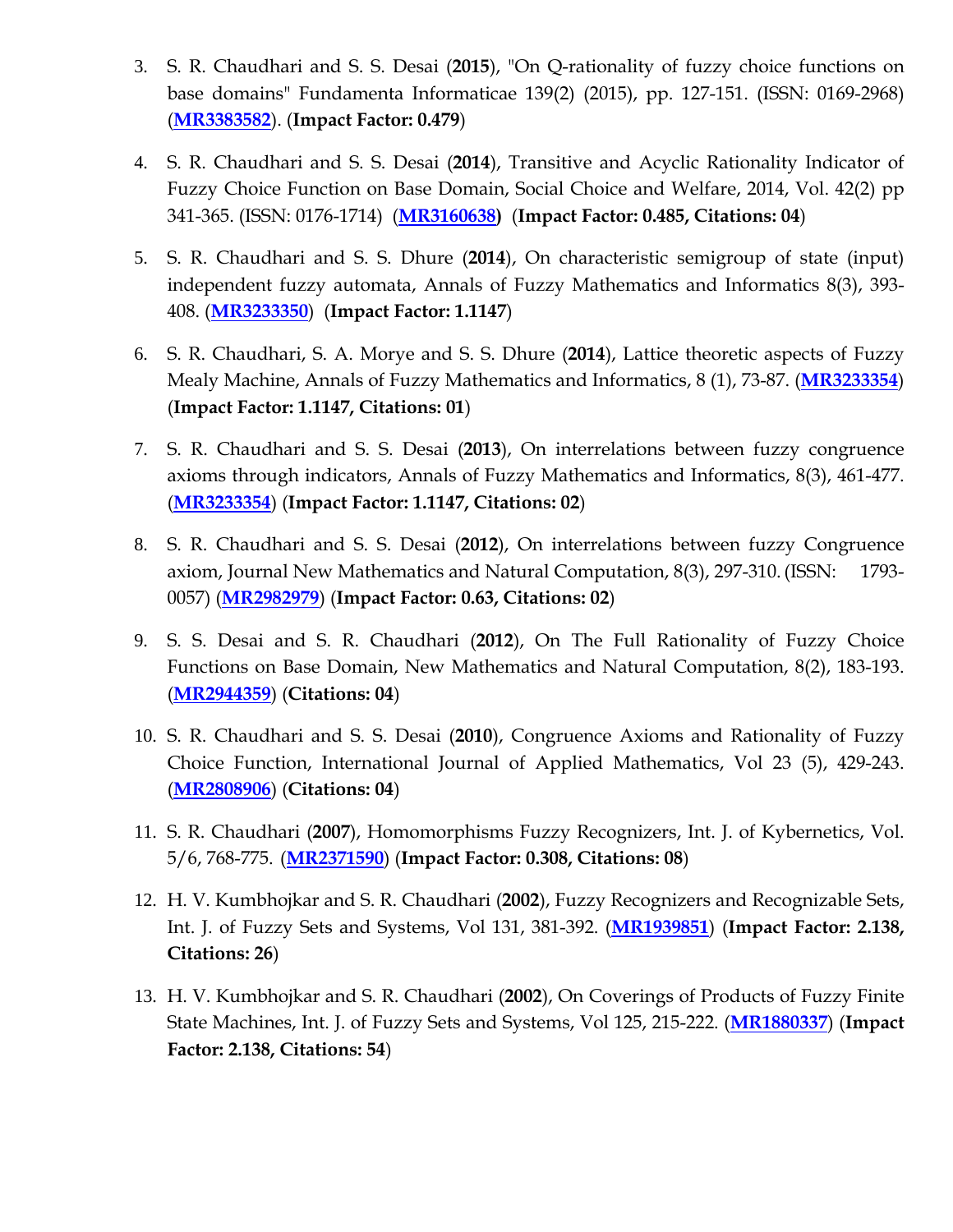14. H. V. Kumbhojkar and S. R. Chaudhari (**2000**), On Proper Fuzzification of Finite State Machines, International Journal of Fuzzy Mathematics, 8(4), 1019-102. (**MR1805221**) (**Citations: 23**)

#### **National and Other: 23**

- 1. Vaishali P. Bhosale and Dr. S. R. Chaudhari, (**2017**), Finite Automata and Lexical Analysis, International Journal of Emerging Technology and Advanced Engineering, 7(11) pp. 48-51.
- 2. S. R. Chaudhari and M. N. Joshi, (**2016**), Product, Products on Fuzzy Tree Automata, International Journal of Fuzzy Mathematics and Systems, Volume 6, Number 2 pp. 115- 123.
- 3. S. R. Chaudhari and M. N. Joshi, (**2016**), Fuzzy Tree Transducers, Advances in Fuzzy Mathematics,Vol. 11(2), pp. 99-112.
- 4. Vaishali P. Bhosale and S. R. Chaudhari, (**2016**), Fuzzy Syntax Analyzer for Tiny Language, Journal of Emerging Technologies and Innovative Research, Vol.3(7), pp. 20- 23.
- 5. Vaishali P. Bhosale and S. R. Chaudhari, (**2016**), Fuzzy Lexical Analyzer: Design and Implementation, International Journal of Computer Applications, Vol. 123(11), 01-07.
- 6. Vaishali P. Bhosale and S. R. Chaudhari, (**2015**), Recursive Descent Parser for C-Minus Language, International Journal of Information Systems, Vol.6(1), pp. 13-16.
- 7. S. R. Chaudhari and S. S. Dhure, (**2014**), On cardinality of the group of weak fuzzy automaton isomorphisms, International Journal of Computer Applications, 84(10), 1-8.

(**Impact Factor: 0.821, Citations: 02**)

- 8. S. R. Chaudhari and S. A. Morye, (**2013**), On Properties of Fuzzy Mealy Machines, International Journal of Computer Applications, 63 (19), 1-8. (**Impact Factor: 0.821, Citations: 04**)
- 9. S. R. Chaudhari and D. D. Komejwar (**2012**), On Fuzzy Pushdown Automata and Their Covering, International Journal of Computer Applications, 46 (8), 27-33. (**Impact Factor: 0.821, Citations: 04**)
- 10. S. R. Chaudhari, M. N. Joshi, (**2012**), A note on fuzzy tree automata, International Journal of Computer Applications 56 (17), 1-5. (**Impact Factor: 0.821, Citations: 03**)
- 11. S. R. Chaudhari and D. D. Komejwar (**2011**), On fuzzy Regular Grammars, Advances in Fuzzy Mathematics, 6(1), 89-103.
- 12. S. R. Chaudhari and D. D. Komejwar (**2010**), On Closure Properties of Fuzzy Automaton Languages, Advances in Computational Sciences and Technology, 3(4), 429–443.
- 13. S. R. Chaudhari and S. S. Desai, (**2010**), Transitive and Acyclic Rationality of Fuzzy Choice Function, International J. of Math. Sci. & Engg. Appls. 4 (III), 209-224. (**Impact Factor: 0.2172, Citations: 05**)
- 14. S. R. Chaudhari and S. S. Desai, (**2010**), On Full Rationality and Congruence Axioms of Fuzzy Choice Functions, International Journal of Computational and Applied Mathematics, Vol. 5 (3), 313-324. (Citations: 06)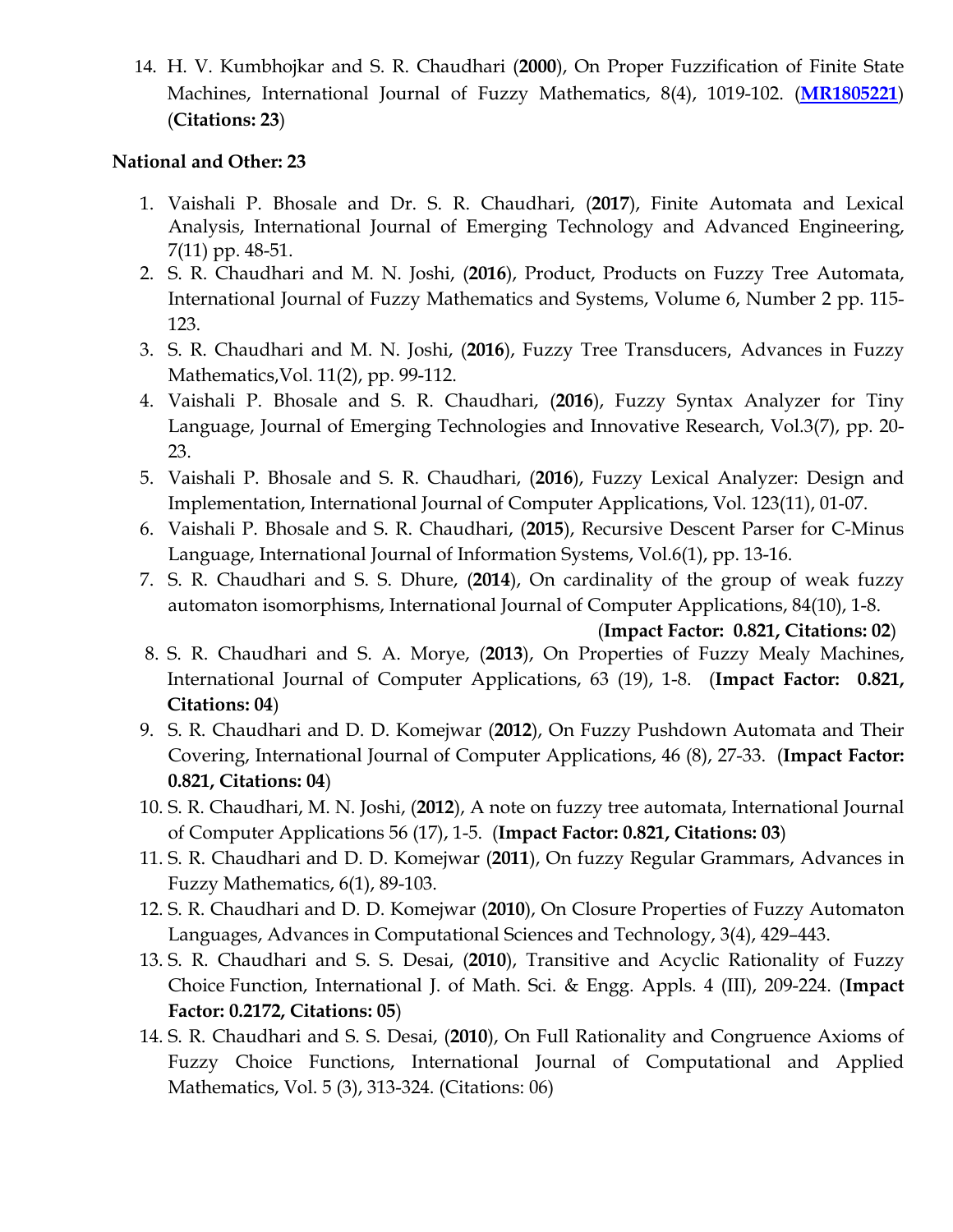- 15. S. R. Chaudhari and S. A. Morye, (**2010**), Mealy-type Finite State Machines: A Fuzzy Approach, International J. of Math. Sci. & Engg. Appls. 4 (II), 407-426. (**Impact Factor: 0.2172, Citations: 04**)
- 16. S. R. Chaudhari and D. D. Komejwar, (**2010**), On products and homomorphism of fuzzy pushdown automata, Canadian Journal on Science and Engineering Mathematics, Vol. 1 (2), 21-44.
- 17. S. R. Chaudhari and S. A. Morye, (**2010**), Results of Mealy-type Finite State Machines, International Journal of Computational Science & Mathematics, 2(1-2), 19-29.
- 18. S. R. Chaudhari and A. S. Desai, (**2010**), On equivalence of Fuzzy Mealy and Moore machines, Bulletin of Pure and Applied Mathematics, Vol 4 (2), 375-384. (**Citations: 05**)
- 19. S. R. Chaudhari and Komejwar D. D., (**2010**), Linear Grammars: A Fuzzy Approach, International J. of Math. Sci. & Engg. Appls. 4 (II), 199-208.
- 20. S. R. Chaudhari, (**2006**), On Fuzzy Finite Automata and Regular Fuzzy Grammar, Bulletin of Marathwada Mathematical Society, Aurangabad, Vol. 7(2), 17-24.
- 21. S. R. Chaudhari, (**2006**), Fuzzy Sets and Fuzzy Logic-II, Bulletin of Marathwada Mathematical Society, Aurangabad, Vol. 7(1) 2006, 18-24.
- 22. S. R. Chaudhari, (**2006**), Fuzzy Sets and Fuzzy Logic-I, Bulletin of Marathwada Mathematical Society, Aurangabad, Vol. 7(1), 11-17.
- 23. S. R. Chaudhari, (**2004**), Reduced Fuzzy Recognizers, GVISH. J. of Science, Vol II, 25-28.

#### **Proceedings Publications: 16**

- 1. S. R. Chaudhari and M. N. Joshi (**2014**), A Bottom up and top down fuzzy tree automata, Souvenir Proceeding of National Conference on Fuzzy Mathematics and its Applications 2014, pp 41-48. (ISBN 978-93-5196-779-8).
- 2. A. P. Patil and S. R. Chaudhari (**2014**), A note on languages generated by L-Fuzzy finite automaton, Proceeding of National Conference on Fuzzy Mathematics and its Applications 2014, pp 41-48. (ISBN No. 978-93-5196-779-8).
- 3. Vaishali Bhosale and S. R. Chaudhari (**2014**), Fuzzy Approach to Erroneous Token Recognition, Proceeding of the National Conference on Modern Approach for Green Electronics and Computing, pp 86-89. (ISBN 978-81-928732-2-0).
- 4. S. R. Chaudhari (**2014**), On Rough Sets, Soft Sets and Their Applications, Proceeding of the National Conference on "Recent Applications of Mathematical Tools in Science and Technology", pp I-1 to I-8 (ISBN 978-93-82588-41-2).
- 5. S. S. Dhure and S. R. Chaudhari (**2014**), Properties of weak fuzzy automaton homomorphisms on single input fuzzy automata, Proceeding of the National Conference on "Recent Applications of Mathematical Tools in Science and Technology", pp I-25 to I-33 (ISBN 978-93-82588-41-2).
- 6. S. A. Morye and S. R. Chaudhari (**2014**), Subsystems of fuzzy Moore Machines, Proceeding of the National Conference on "Recent Applications of Mathematical Tools in Science and Technology", pp I-34 to I-39 (ISBN 978-93-82588-41-2).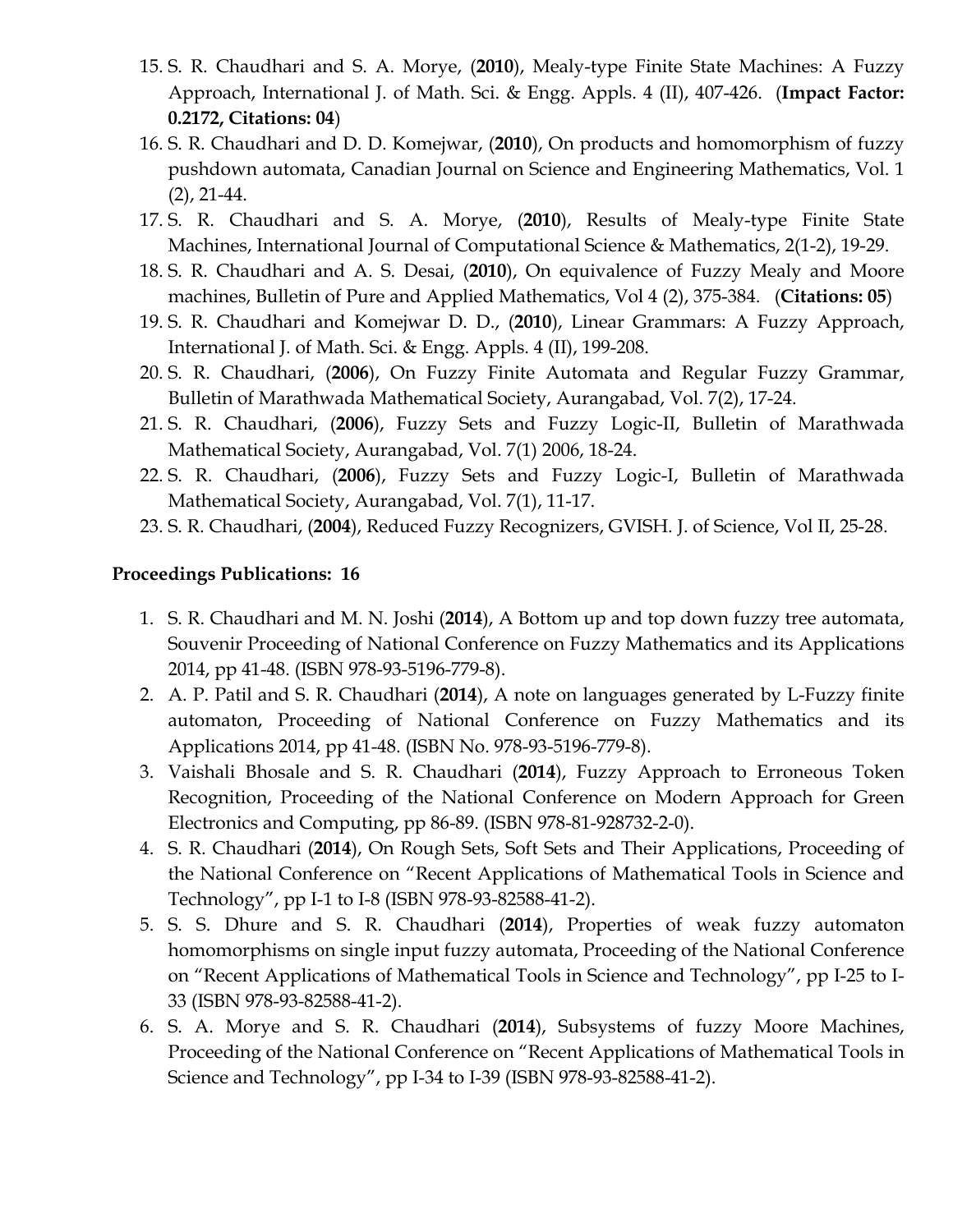- 7. S. R. Chaudhari and D. D. Komejwar (**2013**), General Fuzzy Automata, Proc. of the National Conference on Recent Trends in Mathematics and Its Applications, Indian Institute of Mines Dhanbad, Allied Publishers Pvt Ltd. 2013.
- 8. S. R. Chaudhari and S. S. Dhure (**2013**), On Singly Generated Fuzzy Automata, Proc. of the National Conference on Recent Trends in Mathematics and Its Applications, Indian Institute of Mines Dhanbad, Allied Publishers Pvt Ltd. 2013.
- 9. S. R. Chaudhari (**2010**), Fuzzy Finite State Machines and Fuzzy Automata, National Conference on "Mathematical Aspects of Physical Concepts and Physical Aspects of Mathematical Concepts" At Shri. S.H. Kelkar College of Arts, Commerce & Science, and Deogad, Maharashtra.
- 10. S. R. Chaudhari (**2010**), Semigroups of Fuzzy Finite State Machines, International Conference on Groupoids, Semigroups and Automata, University of Kerala, Trivendrum. (10-12 August 2010).
- 11. S. R. Chaudhari and D. D. Komejwar (**2010**), On Regularity of Fuzzy languages, Proceedings of the National Seminar on Algebra, Analysis and Discrete Mathematics, University of Kerala, Karivattom P. O. Thiruvananthapurm, S K Printers, Kariavattom, Kerala, 91-102.
- 12. S. R. Chaudhari (**2004**), On Fuzzy Inference Engine, Proc. State level Seminar in Graduate and Post-Graduate level Mathematics and effective teaching, Gunjoti, 59-69.
- 13. S. R. Chaudhari (**2001**), Homomorphisms of fuzzy Recognizers, Proc. International conference on Mathematical Modeling, Roorkee Univ. Roorkee, 289-292.
- 14. H. V. Kumbhojkar and S. R. Chaudhari (**2000**), Fuzzy Recognizers-I, in Pal N. R., De A. K. and Das J. (Ed.), International Conference on Advances in Pattern Recognition and Digital Techniques, Narosa Publishing House, INDIA, 261-264. (**Citations: 03**)
- 15. H. V. Kumbhojkar and S. R. Chaudhari (**1999**), Products in Fuzzy Finite State Machines, Proc. National Conference on Fuzzy Mathematics, Alwaye, Kerala, 69-86.
- 16. H. V. Kumbhojkar and S. R. Chaudhari (**1999**), Fuzzy Recognizers-II, in National Senior Recent Trends in Mathematics, Meenakshi AR, Paularaja p. and Dheena P. (Ed.) Recent Trends in Algebra and its Applications, Annamalainagar, INDIA, 72-90.

| Name of<br>Investigator<br>(with PI,CO-PI) | <b>Title of Project</b>                             | Duration  | Amount<br>Sanctioned | <b>Funding Agency</b>               |
|--------------------------------------------|-----------------------------------------------------|-----------|----------------------|-------------------------------------|
| S. R. Chaudhari                            | Study<br>Fuzzy<br>of<br>A<br>Languages and Automata | 2005-2007 | $10,000/-$           | UGC, Dr. B. A. M.<br>U., Aurangabad |
| S. R. Chaudhari                            | A Study of Fuzzy Relation  <br>Equations            | 2005-2007 | $40,000/-$           | <b>UGC</b>                          |

**Research projects**: (Completed): 02

#### **Papers presented at Conferences / Seminars / Symposia etc.**

- A) International Conferences / Symposia etc.: 06
- B) National Conferences / Symposia etc. : 09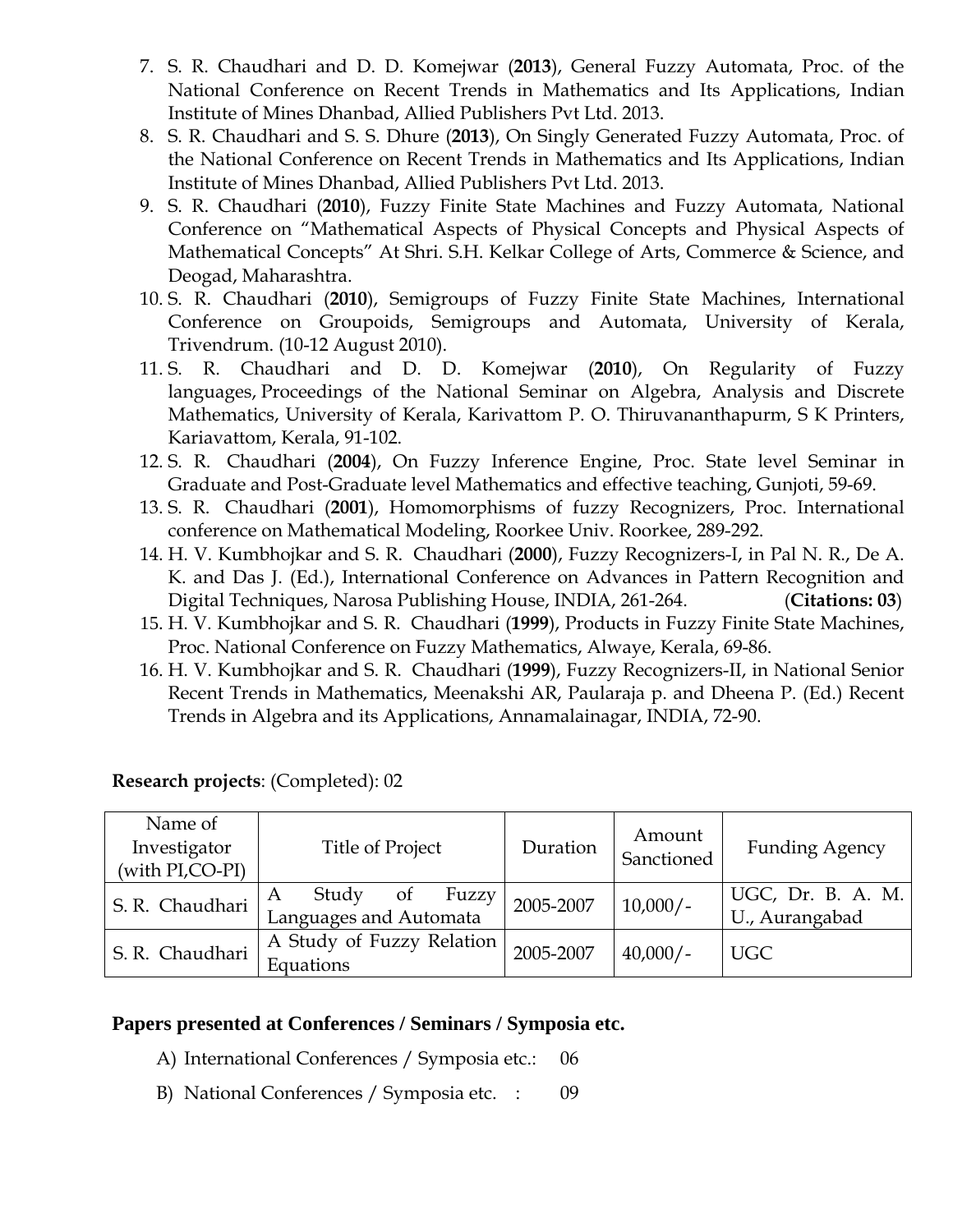## **Training / special programs attended:** 04

- 1) National Webinar on Effective Teaching through digital Plot forms during 29-30 May 2020.
- 2) One Week National level Faculty Development Program on "G-Suite and Allied Tools in Education, Teaching & e-Content Development" from 29/06/2020 to 04/07/2020, organised by P. G. Department of Computer Science & Engg., Sant Gadge Baba Amravati University, Amravati.
- 3) Participated in the Science Conclave: A meeting with Nobel Laureates, at IIT Allahabad, funded by DST and HRD, India.
- 4) Participated in the Workshop on "National Programme for Training of Scientists and Technologists working in the Govt. Sectors", during July 27-31, 2009 at ISI Calcutta, funded by DST.

## **Memberships: 07**

Life member if various mathematical societies such as

- Bharat Ganita Parisad (BGP), Lucknow
- Marathwada Mathematical Society(MMS), Aurangabad
- Shivaji University Mathematics Society, (SUMS) Kolhapur
- Shivaji University Postgraduate Teachers Association, (SUPTA), Kolhapur
- North Maharashtra University Teachers Association (NMUTA), Jalgaon
- Indian Mathematical Society (IMS), India
- International Society for Rough Sets (IRS)

#### **Administrative Work experience**:

- Management Council Member, Kavayitri Bahinabai Chaudhari North Maharashtra University, Jalgaon, since 2021.
- Director, School of Mathematical Sciences, School of Mathematical Science, Kavayitri Bahinabai Chaudhari North Maharashtra University, Jalgaon North Maharashtra University, Jalgaon since 31 July, 2019.
- Member of Academic Council, Kavayitri Bahinabai Chaudhari North Maharashtra University, Jalgaon, since 2018.
- Head, Department of Mathematics, School of Mathematical Science, Kavayitri Bahinabai Chaudhari North Maharashtra University, Jalgaon North Maharashtra University, Jalgaon since 14 Feb, 2013 to 30 July, 2019.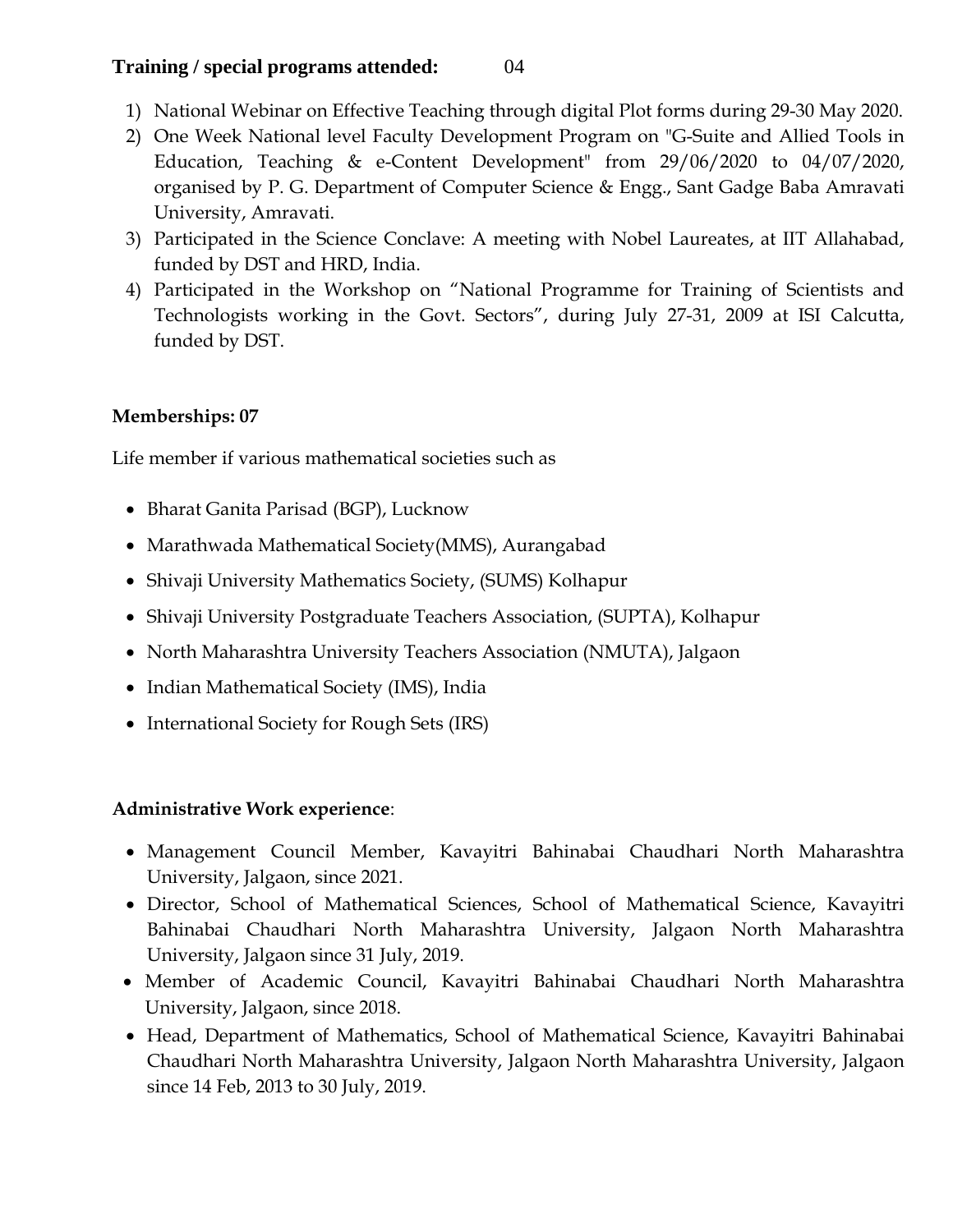- Chairperson BoS (Mathematics) Kavayitri Bahinabai Chaudhari North Maharashtra University, Jalgaon, since15 May, 2018.
- Coordinator, Examination Committee, Department of Mathematics, North Maharashtra University, Jalgaon since Feb, 2013 to 30 July, 2019.
- Chairman, NAAC departmental sub-committee, Feb, 2013 to 30 July, 2019.
- Coordinator of Admission committee, Academic committee and Anti-ragging committee.
- Member of BoS of N.M. U., Jalgaon from 2014 to 2018.
- Coordinator NMU Campus Level Avishkar- 2016.
- Member of API committee of NMU Jalgaon, since 2014.
- Member of The Statute Committee of Kavayatri Bahanabai Chaudhari N.M.U. Jalgaon form 20 Aug. 2018.

#### **Working experience with international bodies/international exposures:**

- Worked as a referee for the International Journal of Fuzzy Sets and Systems.
- Worked as a referee for the Iranian Journal of Fuzzy Systems.
- Worked as a referee for the Bulletin of Malaysian Mathematical Society.
- Worked as a referee for the Bulletin of Marathwada Mathematical Society.
- Worked as a referee for the International Journal of Foundations of Computer Science.
- Worked as a referee for the International Journal of Machine Learning and Cybernetics.
- Worked as a referee for Journal of Granular Computing, Rough Sets and Intelligent Systems.
- Worked as a referee for Journal of Applied Mathematics and Computing.
- Reviewer of Mathematical Reviews/MathSciNet (Reviewer number: 093705).
- Reviewer of Zentralblatt MATH (Reviewer No.: 15120).

## **Conferences/Workshops Organized:**

- Worked as a Chairman for the Workshop for College Teachers on "Recent Trends in Mathematics", conducted under Celebration of NMD-2018 at by Department of Mathematics, North Maharashtra University, Jalgaon held on 03 March 2019.
- Worked as a coordinator for the refresher course on "Recent trends in Teaching and Learning Technology" organized by the Faculty Development Centre, UGC-Human Resource Development Centre, Savitribai Phule Pune University, Pune at the Kavayitri Bahinabai Chaudhari North Maharashtra University, Jalgaon during 10.12.2018 to 30.12.2018.
- Organized the celebration of Birth Anniversary of S. Ramunajan and Maths Mela at M. J. College on 22 Dec. 2018. (Supported by Vignyan Prasar, DIT Govt. of India)
- NET/SET workshop for PG students at Department of Mathematics, KBCNMU, Jalgaon during 05/12/2018 to 11/12/ 2018.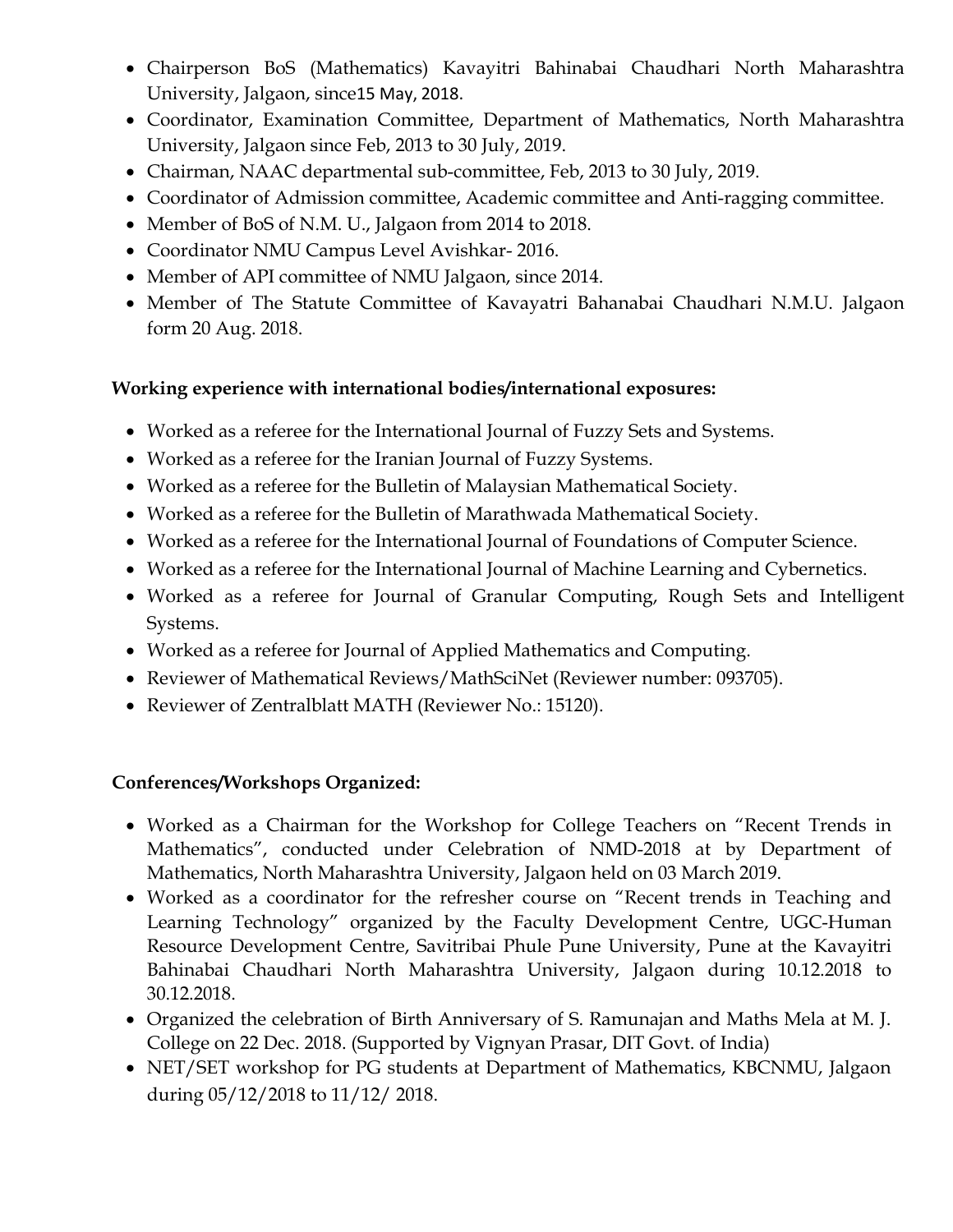- Worked as a Chairman for the Workshop for College Teachers on "Contribution of Ramanujan", conducted under Celebration of NMD-2017 at by Department of Mathematics, North Maharashtra University, Jalgaon held on 25 March 2018.
- Member of Scientific Committee and the Chairman of the National Conference on Algebra, Analysis and Number theory organized by Dept. of Mathematics NMU Jalgaon during 13-14 January 2018.
- Worked as a Chairman for the Workshop for College Teachers on Historical Developments of Mathematics, conducted under Celebration of NMD-2014 at by Department of Mathematics, North Maharashtra University, Jalgaon to be held on 22 March 2015.
- Worked as a Chairman for the Workshop for College Teachers on Promotion of Mathematics, conducted under Celebration of NMD-2013 at by Department of Mathematics, North Maharashtra University, Jalgaon held on 24 March 2014.
- Worked as a Chairman for the National conference of Algebra, Analysis and Fuzzy Mathematics, organized by Department of Mathematics, North Maharashtra University, Jalgaon to be held from 21-22 February 2014.
- Worked as a Convener for the National Conference on Current Practices in Mathematics, Statistics and Actuarial Sciences, organized by School of Mathematical Sciences, North Maharashtra University, Jalgaon during 7-8 March 2013.

#### **Any other activity done/going on**:

- Worked as a referee for M. Phil. / Ph. D. thesis of various universities namely
- Banaras Hindu University, Varanasi (UP)
- Indian Institute of Technology (Indian School of Mines), Dhanbad, Jharkhand
- Savitribai Phule Pune University, Pune (MS).
- Mahatma Gandhi University, Kottayam, Kerala
- Veer Narmad South Gujarat University, Surat
- Bharathidasan University, Tiruchirapalli, Kerala
- Annamalai University, Annamalainagar, Tamil Nadu
- University of Kerala, Kottayam, Thiruvanantpur, Kerala
- Yashwantrao Chavan Maharashtra Open University, Nasik (MS)
- Dr. Babasaheb Ambedkar Marathwada University, Aurangabad (MS)
- Shivaji University, Kolhapur (MS)
- S. R. T. M. University, Nanded (MS)
- Rashtrasant Tukadoji Maharaj Nagpur University, Nagpur (MS)
- Sant Gadge Baba Amravati University, Amravati (MS)
- Annamalai University, Annamalainagar, Tamil Nadu
- Bharathidasan University, Tiruchirapalli
- University of Kerala, Kerala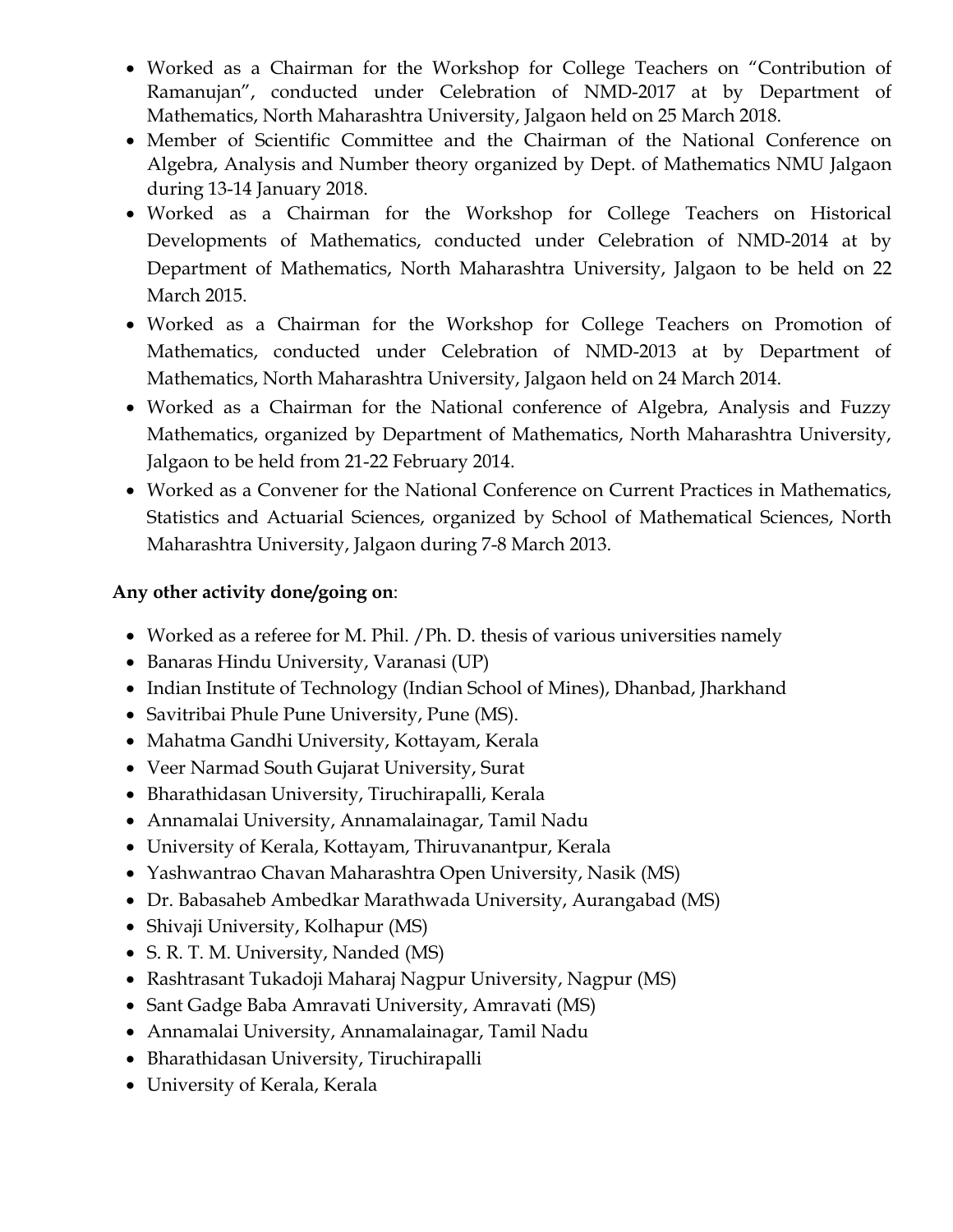## **Contribution to University/School/Department:**

- Member of Travel Grants and Publication Grants committee of North Maharashtra University, Jalgaon 2014-2016.
- Member of API Verification Committee of North Maharashtra University, Jalgaon from 2014.
- Member of IQAC Committee from 2014-2016.
- Member of State level AVSIKAR organizing Committee Jan 16-18, 2014.
- Worked as a Co-ordinator of Examination committee for M. Sc. Mathematics from 2013, at North Maharashtra University, Jalgaon.
- Worked as Chairman, Board of Examinations and Paper setters and Examiners of IDEAL, North Maharashtra University, Jalgaon for M. Sc. Mathematics from March 2014.
- Worked as a Chairman for flying squad for B. Sc. and B. Com. examination of April/May, 2013 at North Maharashtra University, Jalgaon.
- Member of Departmental Research Committee at Shivaji University, Kolhapur from 2008-12
- Member of Research Recognition Committee at Shivaji University, Kolhapur from 2009-12.
- Worked as Chairman for M. Sc. Tech. Maths and M. Sc. Maths (Regular) at Shivaji University, Kolhapur from 2009-12.
- Worked as counseling committee member of the University for Admission at Sangli center 2010.
- Worked as In-charge of departmental Computer Laboratory at Shivaji University Kolhapur. 2006-2010.
- Worked as counseling member for distance education students of Mathematics of Shivaji University Center, Kolhapur (2006 – 2010).

## **Lectures delivered:**

## **I) Workshops/National/International conferences: 29**

- 1) Delivered a talk on "Number Theory" in the National Workshop on Historical Developments of Mathematics organized by Zunzunwal College Mumbai in online Plot forms on 27/03/2021.
- 2) Delivered a invited talk on "Finite Fields" in one day National Webinar on Recent Trends in Mathematics on Wednesday, May 05, 2021 at 06.00 p.m. through Google Meeting organized by Department of Mathematics, Gramin (ACS) Mahavidyalaya Vasantnagar, Kotgyal Tq. Mukhed Dist. Nanded (M.S.)
- 3) Worked as a resource person for University level workshop on 'NET/SET Guidance in Mathematics' organized by Department of Mathematics, Sant Gadge Baba Amravati University, Amravati in collaboration with R. D. I. K. and K. D. College, Badnera, Aadarsh Science, J. B. Arts and Birla Commerce Mahavidyalaya, Dhamangaon Rly. and Dr. R. G. Rathod Arts and Science College, Murtizapur on 22nd December 2020 in online mode.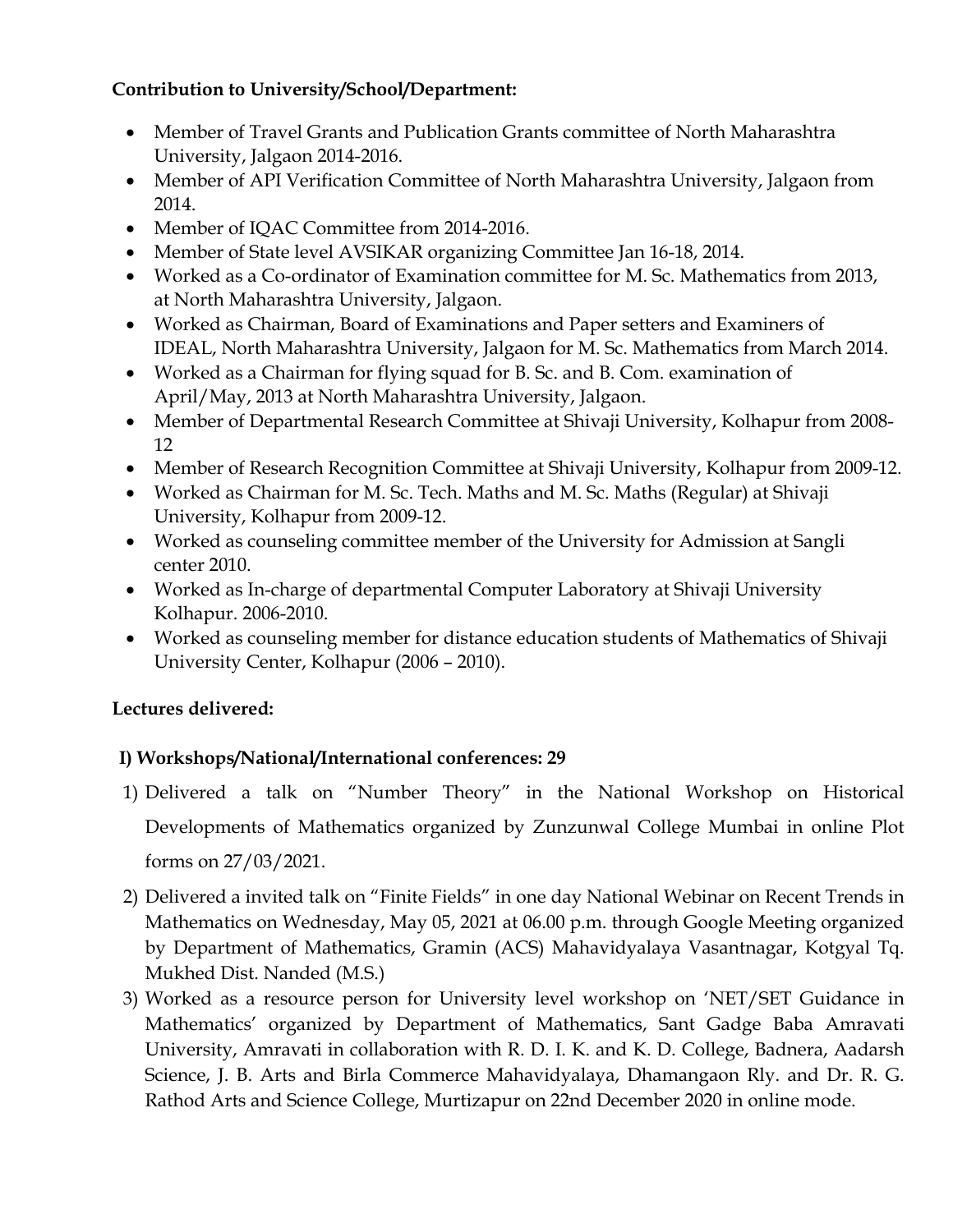- 4) Delivered an invited talk in the National Webinar conducted by Shrikrishna Mahavidyalaya, Gunjoti on July 24, 2020.
- 5) Delivered a talk on "Applications of Fuzzy Theory" in the National Seminar in Statistics held at the Department of Statistics, University of Mumbai, Mumbai on 23 March 2019.
- 6) Delivered a talk on "Field Theory" in the University level Workshop on "Advanced Abstract Algebra" in the Department of Mathematics, Sant Gadge Baba Amravati University, Amravati on 16-17 March 2019.
- 7) Delivered a talk on "Introduction to Finite Automata" in the University level Workshop on "Recent Trends in Mathematics" held at Department of Mathematics, Kavayitri Bahinabai Chaudhari North Maharashtra University, Jalgaon on 03 March 2019.
- 8) Delivered a talk on "Arithmetical Functions" in the National Workshop on "Number Theory" held at Dr G. R. Rathod's, Arts and Science College Murtizapur Dist. Akola on 19 January 2019.
- 9) Delivered a talk on "Applications of Fuzzy Theory" in the National Seminar in Statistics held at the Department of Statistics, University of Mumbai, Mumbai on 23 March 2019.
- 10) Delivered a talk on "Field Theory" in the University level Workshop on "Advanced Abstract Algebra" in the Department of Mathematics, Sant Gadge Baba Amravati University, Amravati on 16-17 March 2019.
- 11) Delivered a talk on "Introduction to finite automata" in the University level Workshop on "Recent Trends in Mathematics" held at Department of Mathematics, Kavayitri Bahinabai Chaudhari North Maharashtra University, Jalgaon on 03 March 2019.
- 12) Delivered an invited talk on "Fuzzy Sets, Grammars and Languages" in the International Conference on Mathematical Sciences and Applications held at Guru Ghasidas Vishwavidyalaya, Bilaspur, Chhattisgarh on 24 February 2018.
- 13) Delivered a lecture on "Introduction to Soft Sets, Rough Sets, Fuzzy Sets and Their Applications", in the National Workshop on Algebra and Its Applications at Department of Mathematics, Dr. B. A. M University, Aurangabad on 18 March 2017.
- 14) Delivered a lecture on "Role of Fuzzy Set Theory in Individual Choice", in the National Conference on Discrete Mathematics at Department of Mathematics, Savatribai Pule Pune University, Pune on 22 Feb. 2017.
- 15) Delivered a lecture on "Finite Automata: Background and Algebraic Aspect", in the National Conference on "Recent Advances in Mathematics" at Yogeshwari Mahavidyalaya, Ambajogai on 11 Feb. 2017.
- 16) Delivered a lecture on "Fuzzy Switching Functions and their Minimizations", in the National Conference on "National Conference on Recent Advances in Mathematical Sciences" at Sant Gadge Baba Amravati University, Amravati on June 17, 2016.
- 17) Delivered an invited lecture in the "National Conference on Recent Trends in Applied Sciences" at M. J. College Jalgaon on "Fuzzy set Theory on Jan. 30, 2015.
- 18) Delivered an invited lecture in the "National Conference on Recent Advances in Mathematics" at Deogiri College, Aurangabad on "Role of Non-classical Logic in the Development of Mathematics" on 24, Dec. 2014.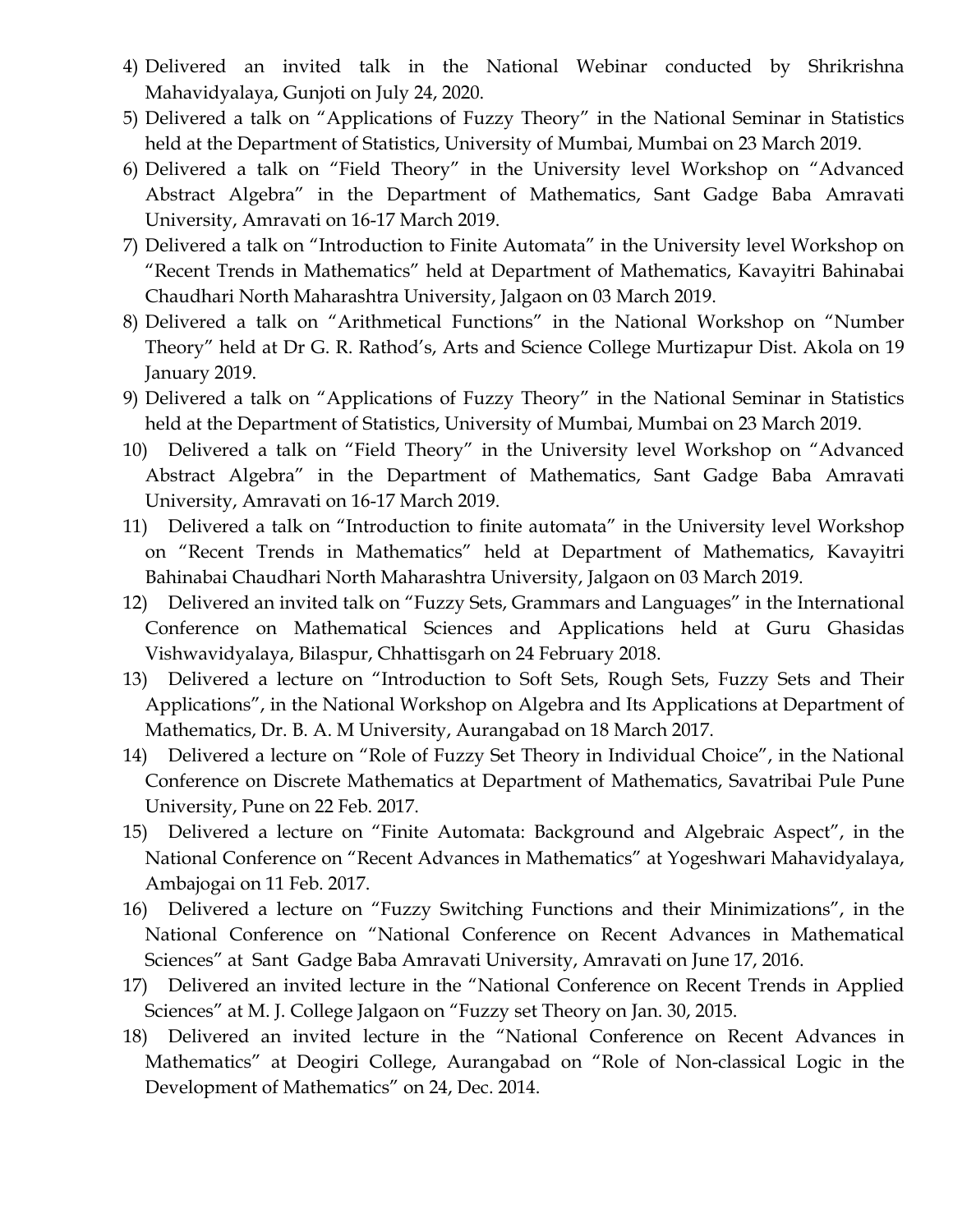- 19) Delivered an invited lecture in the "Pre Science Congress 2014, Conference on Science and Technology for Human Development at Department of Mathematics, Dr. B. A. M. U. Aurangabad on "Individual Choice: A Mathematical Approach" on Dec. 30-31, 2014.
- 20) Participated and delivered a lecture in the 5th National Conference Engineering Applications of Mathematics at MIT, Academic of Engineering, Alandi, on 06 June 2014.
- 21) Participated and delivered a lecture in the National conference on Mathematics and its Applications at Govt. Engineering College, Amravati on 09 May 2014.
- 22) Participated and delivered a lecture in the National Conference on Fuzzy Mathematics and its Applications at Sadguru Gadge Maharaj College, Karad on 05-06 Feb. 2014.
- 23) Delivered a lecture on "Introduction to Fuzzy Logic", National Conference on Recent Trends in Pure and Applied Mathematics, at Science College Nanded (MS), 9-11 Jan. 2014.
- 24) Delivered a lecture on "Introduction to Fuzzy Group Theory", State level Conference on Recent trends in Mathematics and its Applications, GDN Arts, KRN Commerce and MD Science College Jamner, Dist: Jalgaon. 16-17 Dec. 2013.
- 25) Delivered a lecture on "Automata Languages and Grammars", National Conference on Advances in Computational Mathematics, Vankatrao Patil Mahavidyalaya, Viajapur, Aurangabad 28 Sept., 2013.
- 26) Delivered a lecture on "An Introduction to Fuzzy Mathematics", National Conference at Modern College, Pune, March 29, 2012.
- 27) Delivered a lecture on "Fuzzy Sets and their Applications", National Conference, Rajershi Shahu Collage, Latur, Feb. 24, 2011.
- 28) Delivered a lecture on "Fuzzy automata and semi groups", Mathematical Aspects of Physical Concepts and Physical Aspects of Mathematical Concepts" At Shri S.H. Kelkar College of Arts, Commerce & Science, and Deogad, Maharashtra on 16-17 Jan. 2010.

#### **II) Refresher courses /STTP: 16**

- 1) Delivered 04 lectures in the Refresher course in Mathematics conducted by Department of Mathematics, KBC NMU Jalgaon organized by HRDC, S.P.P.U. Pune during 19 Aug 2019 to 01 Sept. 2019.
- 2) Worked as a resource person for Refresher course in ICT held at HRDC, Amravati on 28 August 2020
- 3) Delivered four lectures on "Introduction to finite automata (02 Lectures)", Introduction to Fuzzy Set and Logic (02 Lectures)", in the Refresher courses in Mathematics at Department of Mathematics, School of Mathematical Sciences, Kavayitri Bahinabai Chaudhari North Maharashtra University, Jalgaon organized by the UGC-Human Resource Development Center, Savitribai Phule Pune University, Pune on 19 August 2019 and 29 August 2019.
- 4) Delivered two lectures on "Mathematics of Fuzzy Sets", in the Refresher courses in Basic Sciences at UGC-Human Resource Development Center, Sant Gadge Baba Amravati University, Amravati on 25 October 2018.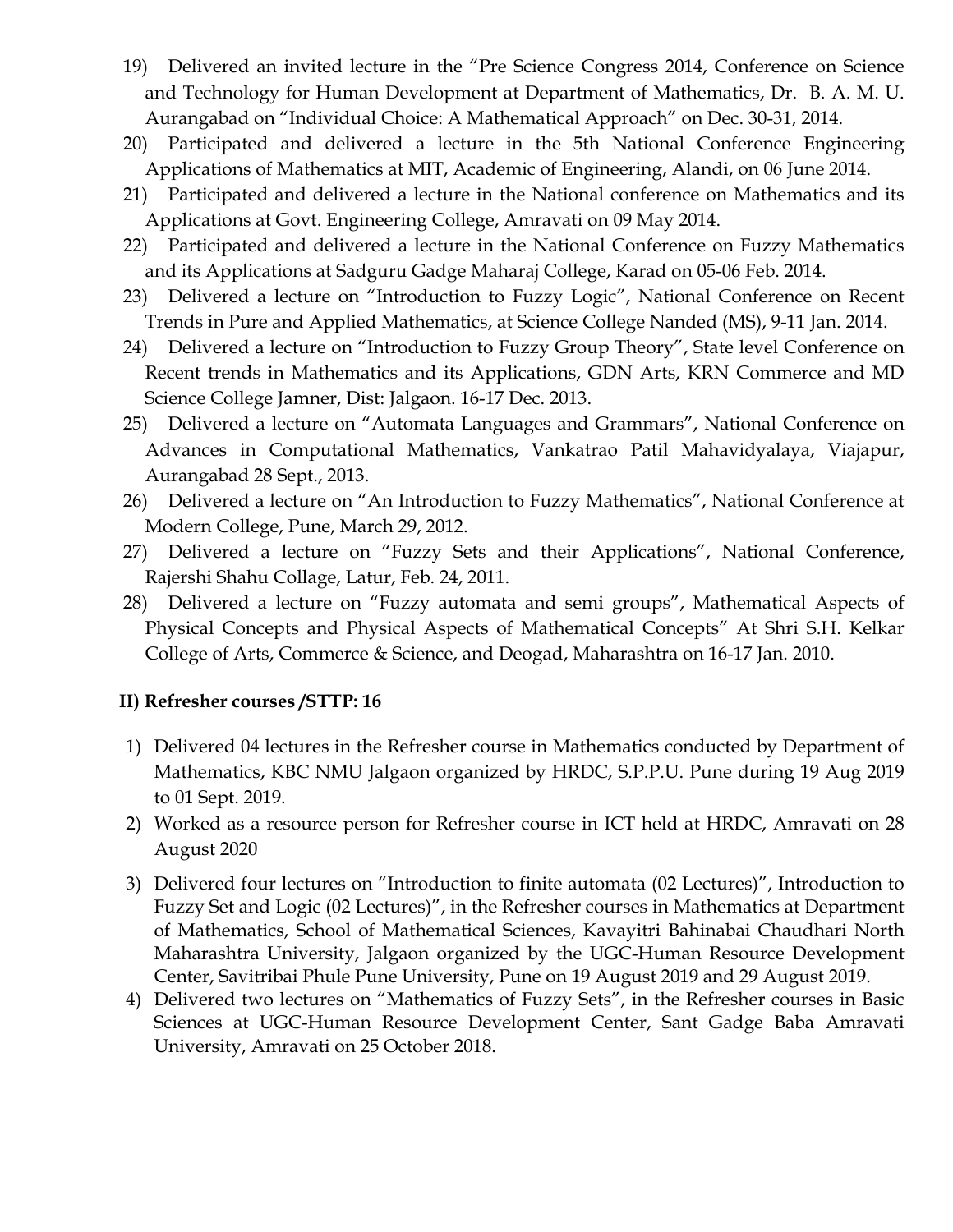- 5) Delivered two lectures on "Mathematics of Rough Sets", in the Refresher courses in Basic Sciences at UGC-Human Resource Development Center, Dr. BAMU, Aurangabad 07 July 2017.
- 6) Delivered two lectures on "Fuzzy Mathematics", in the Refresher courses in Mathematics/Statistics (MD) at UGC-Human Resource Development Center, Dr. BAMU, Aurangabad 03March2015.
- 7) Worked as a recourse person for the Refresher Course in Basic Science and delivered 02 lectures on "Fuzzy Sets and Rough Sets" at Sant Gadge Baba Amravati University, Amravati on 04 Nov. 2014.
- 8) Delivered a lecture "Introduction to fuzzy sets and applications in engineering", in STTP, Govt. Engineering college, Jalgaon 30 Dec. 2013.
- 9) "Fuzzy Sets, Logic and Applications", in Refresher courses at SGB University, Amravati 25 December 2013.
- 10) Delivered 02 lectures "Introduction to Fuzzy Mathematics", in Refresher courses at Dr. BAMU, Aurangabad 21 and 23 December 2013.
- 11) Delivered a lecture "Fuzzy Sets and Fuzzy Logic: Mathematical Overview", Refresher courses at Dr. BAMU, Aurangabad 12 Sept 2012.
- 12) Delivered a lecture "Topics in Fuzzy Mathematics" in Refresher courses at SGB University, Amravati on 30 July, 2012.
- 13) Delivered 04 lectures "Topics in Fuzzy Mathematics" in Refresher courses at SGB University, Amravati on 11-12 Oct. 2010.
- 14) Delivered a lecture "Fuzzy Set Theory" in STTP at Kasibai Navale College of Engg., Pune on 10, July 2010.
- 15) Delivered two lectures "Fuzzy Sets and Fuzzy Logic" in Refresher courses at SGB University, Amravati on 09-10 June 2009.
- 16) Delivered a lecture "Developments in Choice Theory" in STTP at J. J. Magdum College of Engg, Jaisingpur on 24 Dec. 2008.
- 17) Delivered a lecture "Fuzzy Logic" in STTP at K. J. Samayya College of Engg. Mumbai on 03 July, 2006.

#### **III) NET/SET Workshops:**

- 1) Delivered a lecture on "ED, PID and UFD" for SET/NET aspirants in the workshop at Dept. of Maths., KBCNMU, Jalgaon on 12 December 2018.
- 2) Delivered a lecture on "Algebra" for SET/NET aspirants in the workshop at Dept. of Maths., SRT University, Nanded on 10 June **2018**.
- 3) Delivered a lecture on "Real Analysis" for SET/NET aspirants in the workshop at Dept. of Maths., M. J. College, Jalgaon on 03 Dec. **2017**.
- 4) Delivered two lectures on "Linear Algebra" at P. O. Nahata College, Bhusawal on 02 March **2017**.
- 5) Delivered a lecture on "Logical Reasoning" for SET/NET aspirants in the workshop at Dept. of Defense and Strategic Studies, School of Arts and Humanities, NMU Jalgaon on 19 Jan. **2017**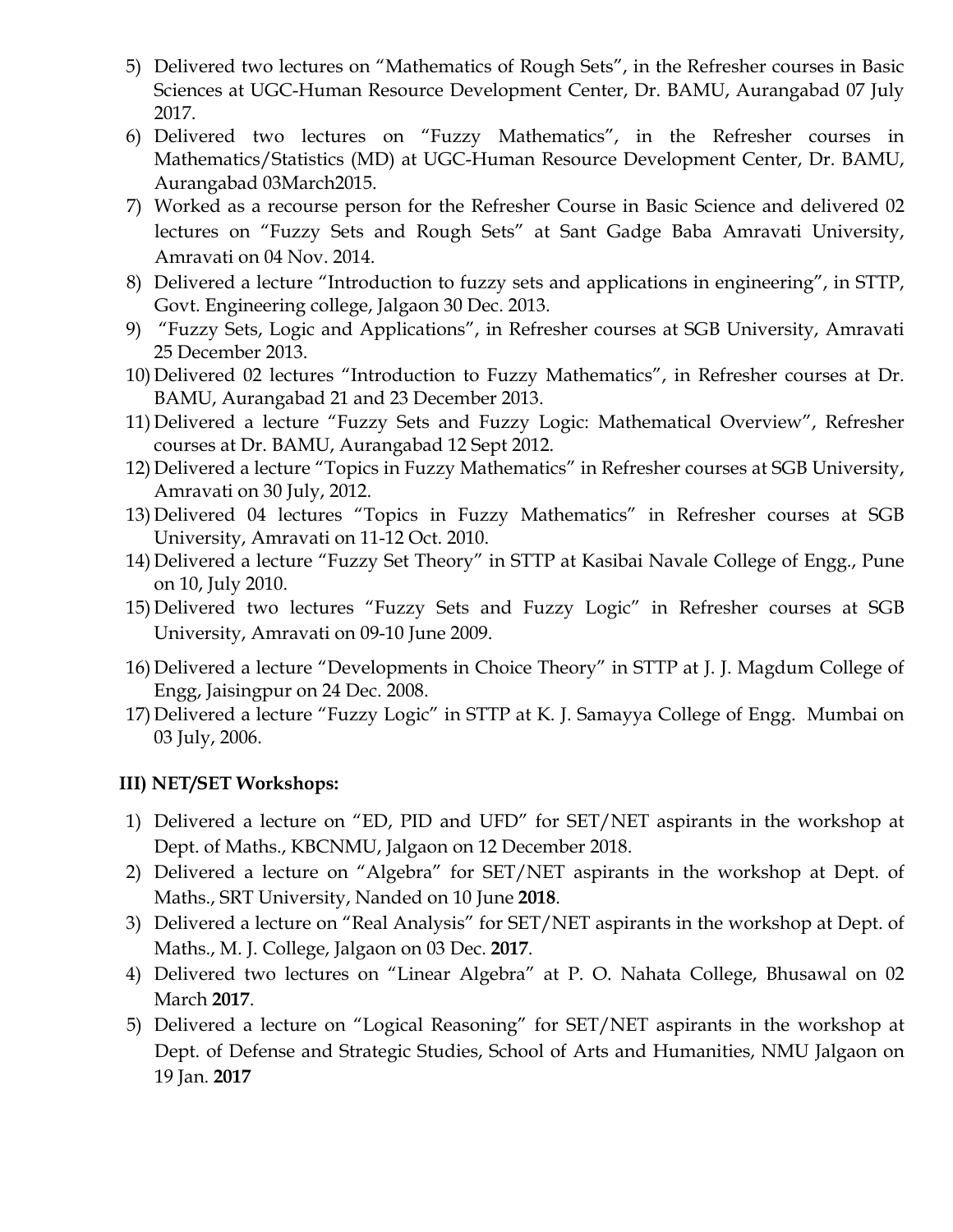- 6) Delivered a lecture on "Measure and Integrations", NET/SET workshops at Department of Mathematics GVISH, Amravati, 30-31 March **2012**.
- 7) Delivered a lecture on "Topics in Real Analysis" NET/SET workshops at NMU Jalgaon 10- 11 Dec. **2011**.
- 8) Delivered a lecture on "Biquadratic forms" NET/SET workshops at Shivaji University, Kolhapur, **2010**.
- 9) Delivered a lecture on "Algebra" NET/SET workshops at SRT University, Nanded 31 Aug-01 Sept. **2009**.
- 10) Delivered a lecture on "Group Theory" NET/SET workshops at Shivaji University, Kolhapur, **2009**.

#### **IV) Others (General Lectures Delivered):**

- 1) Delivered a lecture on "Positive Attitude" at Arts and Science College Bhalod in the event of Inauguration of "Science Mandal" on 28 August 2**017**.
- 2) Delivered two lectures on "Constructible Numbers" at Department of Mathematics, M. J. College, Jalgaon 14, Oct. **2017.**
- 3) Delivered two lectures on "Fuzzy Mathematics" and a Lecture on "Constructible Numbers" at Department of Mathematics, Dr. B. A. M University, Aurangabad under the scheme of "Lectures of Eminent Mathematicians", 10 Feb. **2017**.
- 4) Delivered a lecture on "History of Mathematics", as a resource person in the Workshop for T. Y. B. Sc. students of Jalgaon city at Annasaheb G. D. Bendale Mahila Mahavidyalaya, Jalgaon on 2 Feb. **2017**.
- 5) Delivered a guest lecture on "General Concepts of Topology and its Applications" at Department of Mathematics, S. G. B. Amravati University, Amaravati on 22 Sept.**2016**.
- 6) Delivered a lecture on "Carrier Guidance" for H. Sc. students at Arts, Science and Commerce College, Bodwad, June 10, **2014**.
- 7) Delivered a lecture on "Fuzzy Sets and Fuzzy Logic", at Department of Mathematics, Dr. B. A. M University, Aurangabad 08 April, **2013**.
- 8) Worked as a resource person and delivered a lecture "Recent Developments in Mathematics" in the Annual Conference of SUMS at Smt. Kasturbai Walchand College Sangli, Dist. Kolhapur on 11 March**, 2012**.
- 9) Worked as a resource person for One Day Workshop on "Guidance for Entrance Examination" at Balwant College Vita, Dist. Kolhapur on 04 Feb. **2012**.
- 10) Delivered a lecture on "Introductory MATLAB" in the Workshop on Mathematical Software's, at Department of Mathematics, Rajaram College, Kolhapur on 29 Sept. **2011**.
- 11) Worked as a resource person for One day workshop on Revised Syllabus at B.Sc. II for the topic "Division Algorithm" at K. B. Patil College Uran-Islampur Dist. Kolhapur on 27 Aug. **2011**.
- 12) Delivered a lecture on "Scope for research and Job Opportunities" at Sant Rawool Maharaj College on 28 Feb. **2011**.
- 13) Delivered a lecture on "Guidance to Mathematics Graduate about Competitive/Entrance Examinations" under lead college activities at SGM College Karad, 07 Jan. **2011**.
- 14) Delivered two lectures on "MATLAB" in the Workshop on Mathematical Software's, at Department of Mathematics, Rajaram College, Kolhapur on 17 Dec. **2010**.